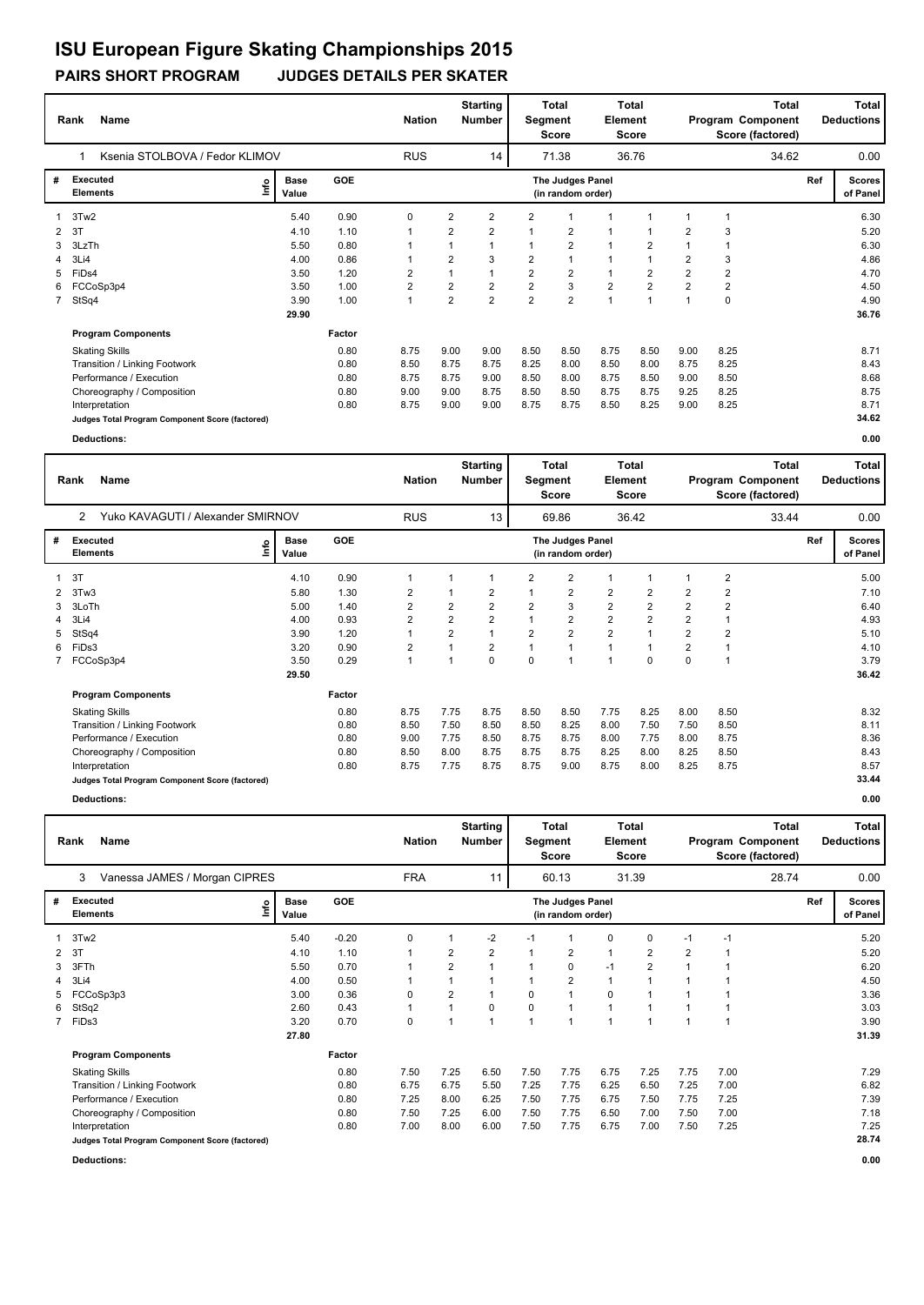## **ISU European Figure Skating Championships 2015**

#### **PAIRS SHORT PROGRAM JUDGES DETAILS PER SKATER**

|    | <b>Name</b><br>Rank                             |                      | <b>Nation</b> |                | <b>Starting</b><br><b>Number</b> | Segment        | <b>Total</b><br>Score | <b>Element</b>                        | <b>Total</b><br>Score |                         |                | Total<br>Program Component<br>Score (factored) |       | Total<br><b>Deductions</b> |                           |
|----|-------------------------------------------------|----------------------|---------------|----------------|----------------------------------|----------------|-----------------------|---------------------------------------|-----------------------|-------------------------|----------------|------------------------------------------------|-------|----------------------------|---------------------------|
|    | Valentina MARCHEI / Ondrej HOTAREK<br>4         |                      |               | <b>ITA</b>     |                                  | 5              |                       | 57.95                                 |                       | 30.72                   |                |                                                | 27.23 |                            | 0.00                      |
| #  | Executed<br>١nf٥<br><b>Elements</b>             | <b>Base</b><br>Value | <b>GOE</b>    |                |                                  |                |                       | The Judges Panel<br>(in random order) |                       |                         |                |                                                |       | Ref                        | <b>Scores</b><br>of Panel |
|    | 3S                                              | 4.20                 | 0.90          | 1              | $\overline{2}$                   |                |                       | $\overline{2}$                        |                       | $\overline{2}$          | 1              | 0                                              |       |                            | 5.10                      |
|    | 3FTh                                            | 5.50                 | $-0.20$       | $-1$           | $-1$                             | 0              | $-1$                  | 0                                     | 0                     | 0                       | 0              | 0                                              |       |                            | 5.30                      |
| 3  | 2Tw1                                            | 3.00                 | 0.21          | 1              |                                  | 0              | 0                     | $\mathbf 1$                           | $\mathbf{1}$          |                         |                | 0                                              |       |                            | 3.21                      |
|    | FCCoSp3p4                                       | 3.50                 | 0.14          | 0              |                                  | 0              | 0                     | -1                                    | $\mathbf 0$           | 0                       |                | 0                                              |       |                            | 3.64                      |
| 5. | 3Li4                                            | 4.00                 | 0.57          | 1              |                                  |                |                       |                                       | 1                     | $\overline{2}$          | $\overline{2}$ |                                                |       |                            | 4.57                      |
| 6  | FiDs3                                           | 3.20                 | 0.70          | 1              |                                  |                |                       |                                       | 1                     | $\overline{\mathbf{c}}$ |                |                                                |       |                            | 3.90                      |
|    | 7 StSq4                                         | 3.90                 | 1.10          | $\overline{2}$ |                                  | $\overline{2}$ |                       | $\overline{2}$                        | $\overline{2}$        | $\overline{2}$          | $\overline{ }$ |                                                |       |                            | 5.00                      |
|    |                                                 | 27.30                |               |                |                                  |                |                       |                                       |                       |                         |                |                                                |       |                            | 30.72                     |
|    | <b>Program Components</b>                       |                      | Factor        |                |                                  |                |                       |                                       |                       |                         |                |                                                |       |                            |                           |
|    | <b>Skating Skills</b>                           |                      | 0.80          | 7.00           | 6.00                             | 6.75           | 6.50                  | 7.25                                  | 7.00                  | 6.75                    | 7.25           | 6.00                                           |       |                            | 6.75                      |
|    | Transition / Linking Footwork                   |                      | 0.80          | 6.50           | 5.75                             | 6.50           | 6.00                  | 7.00                                  | 6.75                  | 6.75                    | 6.50           | 5.75                                           |       |                            | 6.39                      |
|    | Performance / Execution                         |                      | 0.80          | 7.25           | 6.25                             | 7.00           | 7.00                  | 8.00                                  | 7.25                  | 7.00                    | 7.50           | 5.75                                           |       |                            | 7.04                      |
|    | Choreography / Composition                      |                      | 0.80          | 7.00           | 6.00                             | 7.00           | 6.75                  | 7.75                                  | 7.00                  | 7.25                    | 6.75           | 6.00                                           |       |                            | 6.82                      |
|    | Interpretation                                  |                      | 0.80          | 7.25           | 6.25                             | 7.00           | 7.00                  | 8.00                                  | 7.50                  | 7.00                    | 7.25           | 6.00                                           |       |                            | 7.04                      |
|    | Judges Total Program Component Score (factored) |                      |               |                |                                  |                |                       |                                       |                       |                         |                |                                                |       |                            | 27.23                     |
|    | Deductions:                                     |                      |               |                |                                  |                |                       |                                       |                       |                         |                |                                                |       |                            | 0.00                      |

|   | <b>Name</b><br>Rank                             |      |                      |         | <b>Nation</b>  |                | <b>Starting</b><br>Number | Segment        | Total<br><b>Score</b>                 | Element  | Total<br>Score |                |                | <b>Total</b><br>Program Component<br>Score (factored) |     | <b>Total</b><br><b>Deductions</b> |
|---|-------------------------------------------------|------|----------------------|---------|----------------|----------------|---------------------------|----------------|---------------------------------------|----------|----------------|----------------|----------------|-------------------------------------------------------|-----|-----------------------------------|
|   | Evgenia TARASOVA / Vladimir MOROZOV<br>5        |      |                      |         | <b>RUS</b>     |                | 8                         |                | 57.13                                 |          | 28.93          |                |                | 28.20                                                 |     | 0.00                              |
| # | Executed<br><b>Elements</b>                     | lnfo | <b>Base</b><br>Value | GOE     |                |                |                           |                | The Judges Panel<br>(in random order) |          |                |                |                |                                                       | Ref | <b>Scores</b><br>of Panel         |
|   | 3Tw4                                            |      | 6.20                 | 1.80    | 3              | $\overline{2}$ | 3                         | 3              | 2                                     | 2        | 3              | $\overline{2}$ | 3              |                                                       |     | 8.00                              |
| 2 | 2T                                              |      | 1.30                 | $-0.46$ | $-3$           | $-2$           | $-2$                      | $-2$           | $-3$                                  | $-2$     | $-2$           | $-2$           | -3             |                                                       |     | 0.84                              |
| 3 | 3LoTh                                           |      | 5.00                 | $-1.30$ | -3             | $-2$           | $-2$                      | $-1$           | $-1$                                  | $-3$     | 0              | $-2$           | $-2$           |                                                       |     | 3.70                              |
| 4 | FiDs4                                           |      | 3.50                 | 1.00    | 2              | 1              |                           | 2              | $\overline{\mathbf{c}}$               |          |                |                | 2              |                                                       |     | 4.50                              |
| 5 | 3Li4                                            |      | 4.00                 | 0.86    | 2              | 1              | $\overline{2}$            | $\overline{2}$ | $\overline{2}$                        |          |                | $\overline{2}$ | $\overline{2}$ |                                                       |     | 4.86                              |
| 6 | FCCoSp3p4                                       |      | 3.50                 | 0.50    |                | 1              |                           |                | 1                                     |          |                | 0              |                |                                                       |     | 4.00                              |
|   | 7 StSq2                                         |      | 2.60                 | 0.43    | $\overline{2}$ | 1              | 1                         | 1              | 0                                     | $\Omega$ | $\Omega$       |                | $\overline{2}$ |                                                       |     | 3.03                              |
|   |                                                 |      | 26.10                |         |                |                |                           |                |                                       |          |                |                |                |                                                       |     | 28.93                             |
|   | <b>Program Components</b>                       |      |                      | Factor  |                |                |                           |                |                                       |          |                |                |                |                                                       |     |                                   |
|   | <b>Skating Skills</b>                           |      |                      | 0.80    | 8.00           | 7.75           | 7.75                      | 7.25           | 5.75                                  | 7.50     | 7.00           | 6.25           | 7.50           |                                                       |     | 7.29                              |
|   | Transition / Linking Footwork                   |      |                      | 0.80    | 7.75           | 7.25           | 7.50                      | 7.00           | 5.25                                  | 7.00     | 6.50           | 6.25           | 7.00           |                                                       |     | 6.93                              |
|   | Performance / Execution                         |      |                      | 0.80    | 6.50           | 7.50           | 7.50                      | 7.25           | 5.50                                  | 6.75     | 7.00           | 6.00           | 7.50           |                                                       |     | 6.93                              |
|   | Choreography / Composition                      |      |                      | 0.80    | 7.25           | 7.50           | 7.75                      | 7.25           | 6.00                                  | 7.25     | 6.50           | 6.25           | 7.50           |                                                       |     | 7.07                              |
|   | Interpretation                                  |      |                      | 0.80    | 6.75           | 7.50           | 7.50                      | 7.25           | 6.25                                  | 7.00     | 7.00           | 6.25           | 7.75           |                                                       |     | 7.04                              |
|   | Judges Total Program Component Score (factored) |      |                      |         |                |                |                           |                |                                       |          |                |                |                |                                                       |     | 28.20                             |
|   | Deductions:                                     |      |                      |         |                |                |                           |                |                                       |          |                |                |                |                                                       |     | 0.00                              |

|                | <b>Name</b><br>Rank                             |      |                      |         |                | <b>Nation</b> |                | <b>Starting</b><br><b>Number</b> | Segment      | Total<br><b>Score</b>                 | Element        | Total<br>Score |      |                | Total<br>Program Component<br>Score (factored) |     | Total<br><b>Deductions</b> |
|----------------|-------------------------------------------------|------|----------------------|---------|----------------|---------------|----------------|----------------------------------|--------------|---------------------------------------|----------------|----------------|------|----------------|------------------------------------------------|-----|----------------------------|
|                | Mari VARTMANN / Aaron VAN CLEAVE<br>6           |      |                      |         |                | <b>GER</b>    |                | 10                               |              | 54.36                                 |                | 29.30          |      |                | 25.06                                          |     | 0.00                       |
| #              | <b>Executed</b><br><b>Elements</b>              | lnfo | <b>Base</b><br>Value | GOE     |                |               |                |                                  |              | The Judges Panel<br>(in random order) |                |                |      |                |                                                | Ref | <b>Scores</b><br>of Panel  |
|                | 3TwB                                            |      | 4.60                 | 0.60    | 1              |               |                |                                  | 0            | 1                                     | $\mathbf{1}$   |                | 0    | $\mathbf 1$    |                                                |     | 5.20                       |
| 2              | 3T                                              |      | 4.10                 | $-1.40$ | $-2$           |               | $-1$           | $-2$                             | $-2$         | $-2$                                  | $-2$           | $-2$           | $-2$ | $-2$           |                                                |     | 2.70                       |
| 3              | 3STh                                            |      | 4.50                 | 0.90    | $\overline{2}$ |               | $\overline{2}$ | 1                                | $\mathbf{1}$ | $\overline{2}$                        | $\mathbf 0$    |                |      | $\overline{1}$ |                                                |     | 5.40                       |
| 4              | FiDs3                                           |      | 3.20                 | 0.60    | 1              |               |                |                                  |              | $\Omega$                              | $\mathbf{1}$   |                | 0    |                |                                                |     | 3.80                       |
| 5              | FCCoSp3p4                                       |      | 3.50                 | 0.00    | 0              |               | $-1$           | $\Omega$                         | 0            | 0                                     | $\mathbf 0$    | 0              | 0    | 0              |                                                |     | 3.50                       |
| 6              | StSq4                                           |      | 3.90                 | 0.30    | 0              |               |                | 1                                | 0            | 0                                     | 0              |                | 0    | $\overline{1}$ |                                                |     | 4.20                       |
| $\overline{7}$ | 3Li4                                            |      | 4.00                 | 0.50    | 1              |               |                | $\overline{2}$                   |              | 1                                     | $\overline{ }$ |                |      | $\overline{1}$ |                                                |     | 4.50                       |
|                |                                                 |      | 27.80                |         |                |               |                |                                  |              |                                       |                |                |      |                |                                                |     | 29.30                      |
|                | <b>Program Components</b>                       |      |                      | Factor  |                |               |                |                                  |              |                                       |                |                |      |                |                                                |     |                            |
|                | <b>Skating Skills</b>                           |      |                      | 0.80    | 6.50           |               | 6.50           | 6.00                             | 6.75         | 5.75                                  | 6.50           | 6.50           | 5.50 | 6.25           |                                                |     | 6.29                       |
|                | Transition / Linking Footwork                   |      |                      | 0.80    | 6.00           |               | 6.00           | 6.00                             | 6.50         | 5.50                                  | 6.25           | 6.25           | 6.00 | 6.50           |                                                |     | 6.14                       |
|                | Performance / Execution                         |      |                      | 0.80    | 6.25           |               | 6.50           | 6.25                             | 6.50         | 5.25                                  | 6.50           | 6.50           | 5.50 | 6.75           |                                                |     | 6.29                       |
|                | Choreography / Composition                      |      |                      | 0.80    | 6.50           |               | 6.25           | 6.25                             | 6.50         | 5.75                                  | 6.50           | 6.25           | 6.00 | 6.50           |                                                |     | 6.32                       |
|                | Interpretation                                  |      |                      | 0.80    | 5.75           |               | 6.50           | 6.25                             | 6.75         | 5.50                                  | 6.50           | 6.50           | 5.75 | 6.75           |                                                |     | 6.29                       |
|                | Judges Total Program Component Score (factored) |      |                      |         |                |               |                |                                  |              |                                       |                |                |      |                |                                                |     | 25.06                      |

**Deductions: 0.00**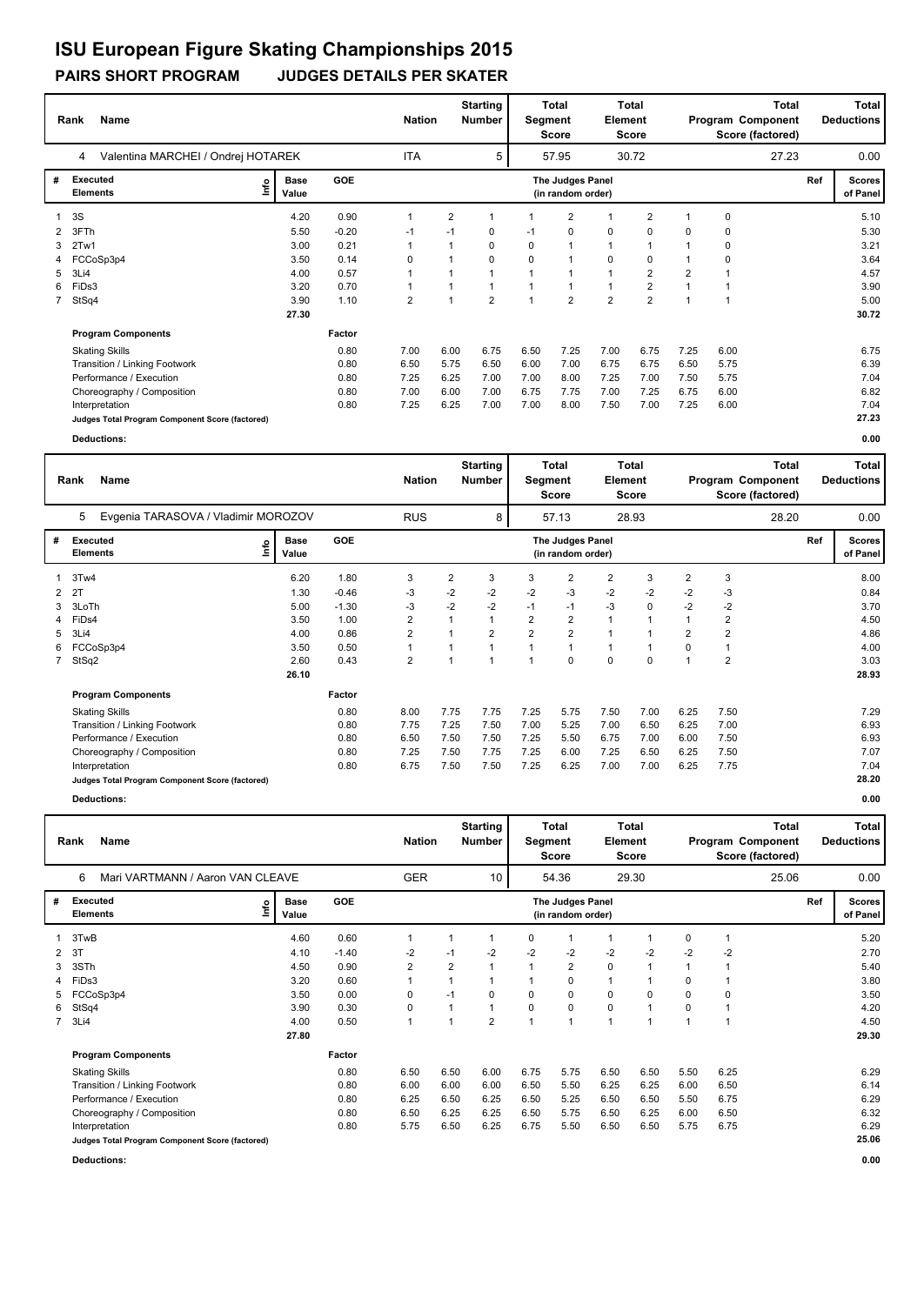# **ISU European Figure Skating Championships 2015**

### **PAIRS SHORT PROGRAM JUDGES DETAILS PER SKATER**

|   | Name<br>Rank                                    | Caitlin YANKOWSKAS / Hamish GAMAN |        |            |      |          | Segment        | <b>Total</b><br>Score                 | Element     | Total<br><b>Score</b> |             |             | <b>Total</b><br>Program Component<br>Score (factored) |     | Total<br><b>Deductions</b> |
|---|-------------------------------------------------|-----------------------------------|--------|------------|------|----------|----------------|---------------------------------------|-------------|-----------------------|-------------|-------------|-------------------------------------------------------|-----|----------------------------|
|   | 7                                               |                                   |        | <b>GBR</b> |      | 3        |                | 49.29                                 |             | 27.46                 |             |             | 21.83                                                 |     | 0.00                       |
| # | Executed<br>١nf٥<br><b>Elements</b>             | <b>Base</b><br>Value              | GOE    |            |      |          |                | The Judges Panel<br>(in random order) |             |                       |             |             |                                                       | Ref | <b>Scores</b><br>of Panel  |
| 1 | 2Tw2                                            | 3.20                              | 0.17   | 0          |      |          | 0              |                                       | 0           | 0                     |             |             |                                                       |     | 3.37                       |
| 2 | -3T                                             | 4.10                              | 0.00   | 0          | 0    | $-1$     | 0              | 0                                     | 0           | 0                     | 0           | 0           |                                                       |     | 4.10                       |
| 3 | 3STh                                            | 4.50                              | 0.50   | 2          | 2    | 0        |                | $\mathbf{1}$                          | 0           | 0                     |             | $\mathbf 0$ |                                                       |     | 5.00                       |
|   | FCCoSp3p3                                       | 3.00                              | 0.00   | $\Omega$   | 0    | 0        |                | 0                                     | $\mathbf 0$ | 0                     | $\Omega$    | 0           |                                                       |     | 3.00                       |
| 5 | 3Li4                                            | 4.00                              | 0.29   | 1          |      |          | 0              | 0                                     | 0           | 0                     |             |             |                                                       |     | 4.29                       |
| 6 | StSq4                                           | 3.90                              | 0.40   | 1          |      | 0        | 0              | $\mathbf{1}$                          | 1           | 0                     | 1           | 0           |                                                       |     | 4.30                       |
|   | 7 FiDs3                                         | 3.20                              | 0.20   | 0          |      | $\Omega$ | $\overline{1}$ | $\overline{2}$                        | $\mathbf 0$ | $\Omega$              | $\mathbf 0$ | $\mathbf 0$ |                                                       |     | 3.40                       |
|   |                                                 | 25.90                             |        |            |      |          |                |                                       |             |                       |             |             |                                                       |     | 27.46                      |
|   | <b>Program Components</b>                       |                                   | Factor |            |      |          |                |                                       |             |                       |             |             |                                                       |     |                            |
|   | <b>Skating Skills</b>                           |                                   | 0.80   | 5.25       | 5.50 | 5.75     | 5.25           | 5.75                                  | 5.75        | 4.50                  | 5.50        | 6.50        |                                                       |     | 5.54                       |
|   | Transition / Linking Footwork                   |                                   | 0.80   | 5.00       | 4.75 | 5.50     | 4.25           | 5.50                                  | 5.50        | 4.25                  | 5.25        | 6.25        |                                                       |     | 5.11                       |
|   | Performance / Execution                         |                                   | 0.80   | 5.00       | 5.25 | 5.75     | 5.50           | 6.00                                  | 6.50        | 4.50                  | 5.75        | 6.50        |                                                       |     | 5.68                       |
|   | Choreography / Composition                      |                                   | 0.80   | 5.25       | 5.25 | 5.50     | 5.00           | 5.75                                  | 6.00        | 4.50                  | 5.50        | 6.50        |                                                       |     | 5.46                       |
|   | Interpretation                                  |                                   | 0.80   | 5.00       | 5.50 | 5.75     | 4.75           | 5.75                                  | 6.25        | 4.50                  | 5.50        | 6.75        |                                                       |     | 5.50                       |
|   | Judges Total Program Component Score (factored) |                                   |        |            |      |          |                |                                       |             |                       |             |             |                                                       |     | 21.83                      |
|   | Deductions:                                     |                                   |        |            |      |          |                |                                       |             |                       |             |             |                                                       |     | 0.00                       |

|   | Name<br>Rank                                    |                              |         | <b>Nation</b> |      | <b>Starting</b><br>Number | Segment        | Total<br><b>Score</b>                 | Element      | <b>Total</b><br><b>Score</b> |          |      | Total<br>Program Component<br>Score (factored) |     | <b>Total</b><br><b>Deductions</b> |
|---|-------------------------------------------------|------------------------------|---------|---------------|------|---------------------------|----------------|---------------------------------------|--------------|------------------------------|----------|------|------------------------------------------------|-----|-----------------------------------|
|   | 8<br>Nicole DELLA MONICA / Matteo GUARISE       |                              |         | <b>ITA</b>    |      | 12                        |                | 48.43                                 |              | 23.92                        |          |      | 25.51                                          |     | $-1.00$                           |
| # | <b>Executed</b><br><b>Elements</b>              | <b>Base</b><br>lnfo<br>Value | GOE     |               |      |                           |                | The Judges Panel<br>(in random order) |              |                              |          |      |                                                | Ref | <b>Scores</b><br>of Panel         |
|   | 3TwB                                            | 4.60                         | $-0.20$ | 0             |      | $-1$                      | -1             | $-1$                                  | 1            | 0                            | 0        | $-1$ |                                                |     | 4.40                              |
| 2 | 3S                                              | 4.20                         | $-2.10$ | -3            | $-3$ | $-3$                      | $-3$           | $-3$                                  | -3           | $-3$                         | $-3$     | $-3$ |                                                |     | 2.10                              |
| 3 | 3LoTh                                           | 5.00                         | 0.60    |               |      | $\mathbf{1}$              | $\overline{2}$ | $\overline{2}$                        | 0            | $-1$                         | $\Omega$ |      |                                                |     | 5.60                              |
| 4 | 3Li4                                            | 4.00                         | 0.43    |               | 2    | $\mathbf{1}$              | $-3$           | $\mathbf{1}$                          | $\mathbf{1}$ | 0                            |          |      |                                                |     | 4.43                              |
| 5 | StSq4                                           | 3.90                         | 0.50    |               | 1    | $\overline{1}$            |                | $\mathbf 1$                           | $\Omega$     | $\Omega$                     | 0        |      |                                                |     | 4.40                              |
| 6 | FiDs                                            | 0.00                         | 0.00    |               |      |                           |                |                                       |              |                              |          |      |                                                |     | 0.00                              |
|   | 7 FCCoSp3p3                                     | 3.00                         | $-0.01$ | 0             | 1    | $\mathbf 0$               | $\mathbf 0$    | $\mathbf{1}$                          | $-1$         | 0                            | $-1$     | $-2$ |                                                |     | 2.99                              |
|   |                                                 | 24.70                        |         |               |      |                           |                |                                       |              |                              |          |      |                                                |     | 23.92                             |
|   | <b>Program Components</b>                       |                              | Factor  |               |      |                           |                |                                       |              |                              |          |      |                                                |     |                                   |
|   | <b>Skating Skills</b>                           |                              | 0.80    | 7.00          | 6.50 | 6.50                      | 6.50           | 6.75                                  | 6.50         | 6.25                         | 6.00     | 7.00 |                                                |     | 6.57                              |
|   | Transition / Linking Footwork                   |                              | 0.80    | 6.50          | 6.00 | 6.25                      | 5.75           | 6.00                                  | 6.00         | 6.00                         | 6.25     | 6.50 |                                                |     | 6.14                              |
|   | Performance / Execution                         |                              | 0.80    | 6.75          | 6.00 | 6.50                      | 5.50           | 6.25                                  | 6.25         | 6.25                         | 6.25     | 6.50 |                                                |     | 6.29                              |
|   | Choreography / Composition                      |                              | 0.80    | 6.50          | 6.50 | 6.50                      | 6.25           | 6.50                                  | 6.75         | 6.25                         | 6.00     | 6.75 |                                                |     | 6.46                              |
|   | Interpretation                                  |                              | 0.80    | 6.50          | 6.25 | 6.50                      | 6.50           | 6.50                                  | 6.50         | 6.00                         | 6.25     | 7.00 |                                                |     | 6.43                              |
|   | Judges Total Program Component Score (factored) |                              |         |               |      |                           |                |                                       |              |                              |          |      |                                                |     | 25.51                             |
|   | <b>Deductions:</b>                              | Falls:                       | $-1.00$ |               |      |                           |                |                                       |              |                              |          |      |                                                |     | $-1.00$                           |

|   | Rank<br>Name                                    |      |                      |            | <b>Nation</b> |      | <b>Starting</b><br><b>Number</b> | Segment  | <b>Total</b><br>Score                 | <b>Element</b> | <b>Total</b><br>Score |          |             | Total<br>Program Component<br>Score (factored) |     | Total<br><b>Deductions</b> |
|---|-------------------------------------------------|------|----------------------|------------|---------------|------|----------------------------------|----------|---------------------------------------|----------------|-----------------------|----------|-------------|------------------------------------------------|-----|----------------------------|
|   | Miriam ZIEGLER / Severin KIEFER<br>9            |      |                      |            | <b>AUT</b>    |      | 9                                |          | 43.79                                 |                | 21.97                 |          |             | 21.82                                          |     | 0.00                       |
| # | Executed<br><b>Elements</b>                     | Lnfo | <b>Base</b><br>Value | <b>GOE</b> |               |      |                                  |          | The Judges Panel<br>(in random order) |                |                       |          |             |                                                | Ref | <b>Scores</b><br>of Panel  |
|   | 1Fe*                                            | e    | 0.00                 | 0.00       |               |      |                                  |          |                                       |                |                       |          |             |                                                |     | 0.00                       |
|   | 2 2Tw3                                          |      | 3.50                 | 0.13       |               | 0    | $-1$                             | 0        |                                       | 1              |                       | 0        | 0           |                                                |     | 3.63                       |
| 3 | FiDs3                                           |      | 3.20                 | 0.50       | 1             |      | 0                                | 0        |                                       |                |                       |          | 0           |                                                |     | 3.70                       |
|   | 3Li4                                            |      | 4.00                 | 0.21       | 0             |      |                                  | 0        |                                       | 1              | 0                     | 0        | 0           |                                                |     | 4.21                       |
| 5 | 3STh                                            |      | 4.50                 | $-1.40$    | $-2$          | $-2$ | $-2$                             | $-2$     | $-2$                                  | $-2$           | $-2$                  | $-2$     | $-2$        |                                                |     | 3.10                       |
| 6 | StSq4                                           |      | 3.90                 | 0.10       | $\mathbf{1}$  | 0    | 0                                | $\Omega$ | $\mathbf{1}$                          | $\mathbf 0$    | $\mathbf 0$           | $\Omega$ | $\mathbf 0$ |                                                |     | 4.00                       |
|   | FCCoSp3p4                                       |      | 3.50                 | $-0.17$    | 0             | $-1$ | $-1$                             | $\Omega$ | $-1$                                  | $\mathbf 0$    | $\mathbf 0$           | $-1$     | $-1$        |                                                |     | 3.33                       |
|   |                                                 |      | 22.60                |            |               |      |                                  |          |                                       |                |                       |          |             |                                                |     | 21.97                      |
|   | <b>Program Components</b>                       |      |                      | Factor     |               |      |                                  |          |                                       |                |                       |          |             |                                                |     |                            |
|   | <b>Skating Skills</b>                           |      |                      | 0.80       | 6.00          | 5.50 | 5.50                             | 5.50     | 6.50                                  | 5.25           | 5.75                  | 5.50     | 5.75        |                                                |     | 5.64                       |
|   | Transition / Linking Footwork                   |      |                      | 0.80       | 5.75          | 5.00 | 5.00                             | 5.25     | 6.00                                  | 5.00           | 5.50                  | 4.75     | 5.25        |                                                |     | 5.25                       |
|   | Performance / Execution                         |      |                      | 0.80       | 6.25          | 5.25 | 5.25                             | 5.25     | 6.75                                  | 5.50           | 5.25                  | 5.00     | 5.50        |                                                |     | 5.46                       |
|   | Choreography / Composition                      |      |                      | 0.80       | 6.00          | 5.25 | 5.25                             | 5.50     | 6.50                                  | 5.50           | 5.25                  | 5.00     | 5.25        |                                                |     | 5.43                       |
|   | Interpretation                                  |      |                      | 0.80       | 5.50          | 5.25 | 5.50                             | 5.50     | 6.75                                  | 5.75           | 5.50                  | 4.75     | 5.50        |                                                |     | 5.50                       |
|   | Judges Total Program Component Score (factored) |      |                      |            |               |      |                                  |          |                                       |                |                       |          |             |                                                |     | 21.82                      |
|   | <b>Deductions:</b>                              |      |                      |            |               |      |                                  |          |                                       |                |                       |          |             |                                                |     | 0.00                       |

\* Invalid element e Wrong edge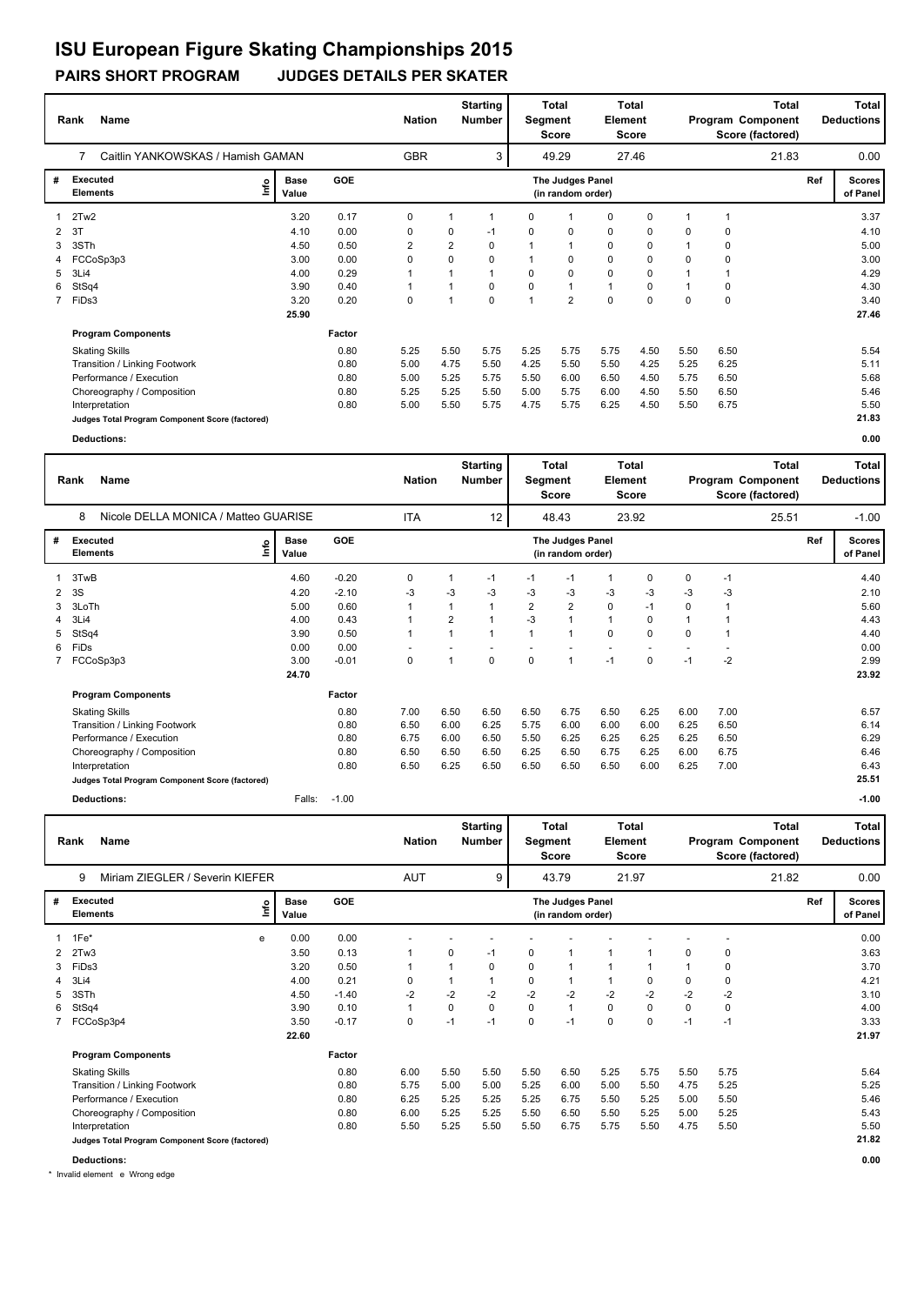### **PAIRS SHORT PROGRAM JUDGES DETAILS PER SKATER ISU European Figure Skating Championships 2015**

|             | <b>Name</b><br>Rank                             |                      |            | <b>Nation</b> |             | <b>Starting</b><br><b>Number</b> | Segment  | <b>Total</b><br><b>Score</b>          | Element     | Total<br><b>Score</b> |          |      | Total<br>Program Component<br>Score (factored) |     | <b>Total</b><br><b>Deductions</b> |
|-------------|-------------------------------------------------|----------------------|------------|---------------|-------------|----------------------------------|----------|---------------------------------------|-------------|-----------------------|----------|------|------------------------------------------------|-----|-----------------------------------|
|             | Maria PALIAKOVA / Nikita BOCHKOV<br>10          |                      |            | <b>BLR</b>    |             |                                  |          | 42.58                                 |             | 24.95                 |          |      | 18.63                                          |     | $-1.00$                           |
| #           | Executed<br>lnfo<br><b>Elements</b>             | <b>Base</b><br>Value | <b>GOE</b> |               |             |                                  |          | The Judges Panel<br>(in random order) |             |                       |          |      |                                                | Ref | <b>Scores</b><br>of Panel         |
|             | 3LoTh                                           | 5.00                 | 0.40       | 0             | $\mathbf 0$ | $\mathbf 1$                      |          | $\mathbf 0$                           | $\mathbf 0$ | 1                     |          | 1    |                                                |     | 5.40                              |
| 2           | 3T                                              | 4.10                 | $-0.70$    | $-2$          | $-1$        | 0                                | -1       | $-1$                                  | $-1$        | $-1$                  | $-1$     | -1   |                                                |     | 3.40                              |
| 3           | 3TwB                                            | 4.60                 | $-1.60$    | $-3$          | $-3$        | $-2$                             | $-2$     | $\mathbf 0$                           | $-3$        | $-2$                  | -3       | $-1$ |                                                |     | 3.00                              |
| 4           | FiDs3                                           | 3.20                 | 0.40       | $\mathbf{1}$  |             | $\Omega$                         | $\Omega$ | $\mathbf 0$                           | 1           | $\overline{2}$        |          | 0    |                                                |     | 3.60                              |
| 5           | 3Li4                                            | 4.00                 | $-0.29$    | $-2$          | $-2$        | $-1$                             |          | 0                                     | $\mathbf 0$ | 0                     | 0        | $-1$ |                                                |     | 3.71                              |
| 6           | FCCoSp3p4                                       | 3.50                 | $-0.26$    | $-1$          | $-1$        | $-1$                             | 0        | $-2$                                  | $-1$        | $-1$                  | $\Omega$ | $-1$ |                                                |     | 3.24                              |
| $7^{\circ}$ | StSq2                                           | 2.60                 | 0.00       | 0             | $\Omega$    | $\Omega$                         | $\Omega$ | $\mathbf 0$                           | $\mathbf 0$ | 1                     | $\Omega$ | $-1$ |                                                |     | 2.60                              |
|             |                                                 | 27.00                |            |               |             |                                  |          |                                       |             |                       |          |      |                                                |     | 24.95                             |
|             | <b>Program Components</b>                       |                      | Factor     |               |             |                                  |          |                                       |             |                       |          |      |                                                |     |                                   |
|             | <b>Skating Skills</b>                           |                      | 0.80       | 4.75          | 4.25        | 5.25                             | 5.00     | 4.00                                  | 5.25        | 4.50                  | 5.25     | 4.75 |                                                |     | 4.82                              |
|             | Transition / Linking Footwork                   |                      | 0.80       | 4.50          | 3.50        | 4.75                             | 4.75     | 3.75                                  | 5.00        | 4.50                  | 5.00     | 4.25 |                                                |     | 4.50                              |
|             | Performance / Execution                         |                      | 0.80       | 5.00          | 4.25        | 5.00                             | 5.00     | 3.75                                  | 5.00        | 4.75                  | 4.75     | 4.50 |                                                |     | 4.75                              |
|             | Choreography / Composition                      |                      | 0.80       | 5.25          | 4.00        | 4.75                             | 4.75     | 4.00                                  | 5.25        | 4.50                  | 4.75     | 4.50 |                                                |     | 4.64                              |
|             | Interpretation                                  |                      | 0.80       | 4.75          | 3.75        | 5.00                             | 4.75     | 4.00                                  | 4.75        | 4.75                  | 4.75     | 4.25 |                                                |     | 4.57                              |
|             | Judges Total Program Component Score (factored) |                      |            |               |             |                                  |          |                                       |             |                       |          |      |                                                |     | 18.63                             |
|             | Deductions:                                     | Falls:               | $-1.00$    |               |             |                                  |          |                                       |             |                       |          |      |                                                |     | $-1.00$                           |

|   | Name<br>Rank                                    |      | <b>Nation</b>        |         | <b>Starting</b><br>Number | Segment | Total<br>Score | Element     | <b>Total</b><br><b>Score</b>          |                |       | <b>Total</b><br>Program Component<br>Score (factored) |      | <b>Total</b><br><b>Deductions</b> |     |                           |
|---|-------------------------------------------------|------|----------------------|---------|---------------------------|---------|----------------|-------------|---------------------------------------|----------------|-------|-------------------------------------------------------|------|-----------------------------------|-----|---------------------------|
|   | Minerva Fabienne HASE / Nolan SEEGERT<br>11     |      |                      |         | <b>GER</b>                |         | 4              |             | 42.13                                 |                | 23.69 |                                                       |      | 18.44                             |     | 0.00                      |
| # | Executed<br><b>Elements</b>                     | ١nf٥ | <b>Base</b><br>Value | GOE     |                           |         |                |             | The Judges Panel<br>(in random order) |                |       |                                                       |      |                                   | Ref | <b>Scores</b><br>of Panel |
|   | 2Tw3                                            |      | 3.50                 | 0.09    | 0                         |         | 0              |             | 0                                     | 1              | 0     | 0                                                     | 0    |                                   |     | 3.59                      |
| 2 | 3S                                              |      | 4.20                 | $-1.50$ | $-2$                      | $-2$    | -3             | $-2$        | $-2$                                  | $-2$           | $-2$  | $-2$                                                  | -3   |                                   |     | 2.70                      |
| 3 | 3Li4                                            |      | 4.00                 | 0.00    | 0                         | 0       |                | 0           | 0                                     | 0              | 0     | $\Omega$                                              | 0    |                                   |     | 4.00                      |
| 4 | 3STh                                            |      | 4.50                 | 0.30    |                           | $-1$    | 2              | 0           | 0                                     | $\overline{2}$ |       | 0                                                     | $-1$ |                                   |     | 4.80                      |
| 5 | StSq2                                           |      | 2.60                 | 0.00    | 0                         | 0       | 0              |             | $\mathbf 0$                           | 0              | 0     | 0                                                     | $-1$ |                                   |     | 2.60                      |
| 6 | FCCoSp3p4                                       |      | 3.50                 | $-0.30$ | 0                         | $-1$    | $-1$           | $-1$        | $-1$                                  | $-1$           | $-1$  | $-1$                                                  | $-1$ |                                   |     | 3.20                      |
|   | FiDs1                                           |      | 2.80                 | 0.00    | 0                         | 0       | 1              | $\mathbf 0$ | 0                                     | 0              | 0     | 0                                                     | $-1$ |                                   |     | 2.80                      |
|   |                                                 |      | 25.10                |         |                           |         |                |             |                                       |                |       |                                                       |      |                                   |     | 23.69                     |
|   | <b>Program Components</b>                       |      |                      | Factor  |                           |         |                |             |                                       |                |       |                                                       |      |                                   |     |                           |
|   | <b>Skating Skills</b>                           |      |                      | 0.80    | 4.50                      | 4.75    | 5.00           | 5.00        | 5.25                                  | 5.00           | 4.75  | 4.25                                                  | 4.50 |                                   |     | 4.79                      |
|   | Transition / Linking Footwork                   |      |                      | 0.80    | 4.25                      | 4.00    | 5.25           | 4.75        | 4.25                                  | 4.25           | 4.50  | 3.75                                                  | 4.50 |                                   |     | 4.36                      |
|   | Performance / Execution                         |      |                      | 0.80    | 4.25                      | 4.50    | 5.00           | 4.50        | 5.00                                  | 4.75           | 4.50  | 4.00                                                  | 4.50 |                                   |     | 4.57                      |
|   | Choreography / Composition                      |      |                      | 0.80    | 5.00                      | 4.75    | 5.00           | 5.25        | 4.75                                  | 4.50           | 4.75  | 4.00                                                  | 4.50 |                                   |     | 4.75                      |
|   | Interpretation                                  |      |                      | 0.80    | 4.75                      | 4.50    | 5.00           | 4.75        | 4.50                                  | 4.75           | 4.50  | 4.00                                                  | 4.25 |                                   |     | 4.57                      |
|   | Judges Total Program Component Score (factored) |      |                      |         |                           |         |                |             |                                       |                |       |                                                       |      |                                   |     | 18.44                     |

**Deductions: 0.00**

|                           | Name<br>Rank                                    |                      |                 | <b>Nation</b>        |           | <b>Starting</b><br>Number | Segment  | Total<br><b>Score</b>                 | <b>Element</b> | Total<br><b>Score</b> |          |             | <b>Total</b><br>Program Component<br>Score (factored) |     | Total<br><b>Deductions</b> |
|---------------------------|-------------------------------------------------|----------------------|-----------------|----------------------|-----------|---------------------------|----------|---------------------------------------|----------------|-----------------------|----------|-------------|-------------------------------------------------------|-----|----------------------------|
|                           | Amani FANCY / Christopher BOYADJI<br>12         |                      |                 | <b>GBR</b>           |           | 6                         |          | 41.13                                 |                | 21.64                 |          |             | 21.49                                                 |     | $-2.00$                    |
| #                         | Executed<br>۴ů<br><b>Elements</b>               | <b>Base</b><br>Value | <b>GOE</b>      |                      |           |                           |          | The Judges Panel<br>(in random order) |                |                       |          |             |                                                       | Ref | <b>Scores</b><br>of Panel  |
| $\mathbf{1}$              | 2Tw1                                            | 3.00                 | $-0.09$         | $-1$                 | $-1$      | 0                         | 0        | 0                                     | 0              | 1                     | 0        | $-1$        |                                                       |     | 2.91                       |
| $\mathbf{2}^{\circ}$<br>3 | 3S<<br>$\prec$<br>3Li4                          | 3.00<br>4.00         | $-2.10$<br>0.29 | $-3$<br>$\mathbf{1}$ | $-3$<br>1 | -3<br>0                   | $-3$     | $-3$<br>1                             | $-2$<br>0      | -3<br>0               | $-3$     | $-3$<br>0   |                                                       |     | 0.90<br>4.29               |
|                           | StSq4                                           | 3.90                 | 0.70            | $\mathbf{1}$         | 0         |                           |          |                                       | 1              |                       |          |             |                                                       |     | 4.60                       |
| 5                         | 3STh                                            | 4.50                 | $-2.00$         | $-2$                 | $-3$      | $-3$                      | -3       | $-3$                                  | $-2$           | $-3$                  | -3       | -3          |                                                       |     | 2.50                       |
| 6                         | FiDs2                                           | 3.00                 | $-0.20$         | $-1$                 | $-1$      |                           | $\Omega$ | $\mathbf 0$                           | 0              | 0                     | $\Omega$ | $-1$        |                                                       |     | 2.80                       |
|                           | FCCoSp3p4                                       | 3.50                 | 0.14            | $\mathbf 0$          | 0         | $\mathbf 0$               |          | $\overline{1}$                        | 0              | 0                     |          | $\mathbf 0$ |                                                       |     | 3.64                       |
|                           |                                                 | 24.90                |                 |                      |           |                           |          |                                       |                |                       |          |             |                                                       |     | 21.64                      |
|                           | <b>Program Components</b>                       |                      | Factor          |                      |           |                           |          |                                       |                |                       |          |             |                                                       |     |                            |
|                           | <b>Skating Skills</b>                           |                      | 0.80            | 5.25                 | 5.50      | 5.75                      | 5.50     | 6.00                                  | 6.00           | 5.25                  | 5.50     | 5.25        |                                                       |     | 5.54                       |
|                           | Transition / Linking Footwork                   |                      | 0.80            | 4.50                 | 4.75      | 5.00                      | 5.25     | 5.75                                  | 5.75           | 5.00                  | 5.00     | 4.75        |                                                       |     | 5.07                       |
|                           | Performance / Execution                         |                      | 0.80            | 4.75                 | 5.50      | 5.50                      | 5.50     | 6.00                                  | 5.75           | 5.00                  | 5.25     | 4.25        |                                                       |     | 5.32                       |
|                           | Choreography / Composition                      |                      | 0.80            | 4.75                 | 5.00      | 5.75                      | 5.50     | 6.00                                  | 6.00           | 5.25                  | 5.50     | 5.00        |                                                       |     | 5.43                       |
|                           | Interpretation                                  |                      | 0.80            | 5.50                 | 5.25      | 5.50                      | 5.00     | 6.00                                  | 5.75           | 5.25                  | 5.75     | 5.50        |                                                       |     | 5.50                       |
|                           | Judges Total Program Component Score (factored) |                      |                 |                      |           |                           |          |                                       |                |                       |          |             |                                                       |     | 21.49                      |
|                           | <b>Deductions:</b>                              | Falls:               | $-2.00$         |                      |           |                           |          |                                       |                |                       |          |             |                                                       |     | $-2.00$                    |

< Under-rotated jump